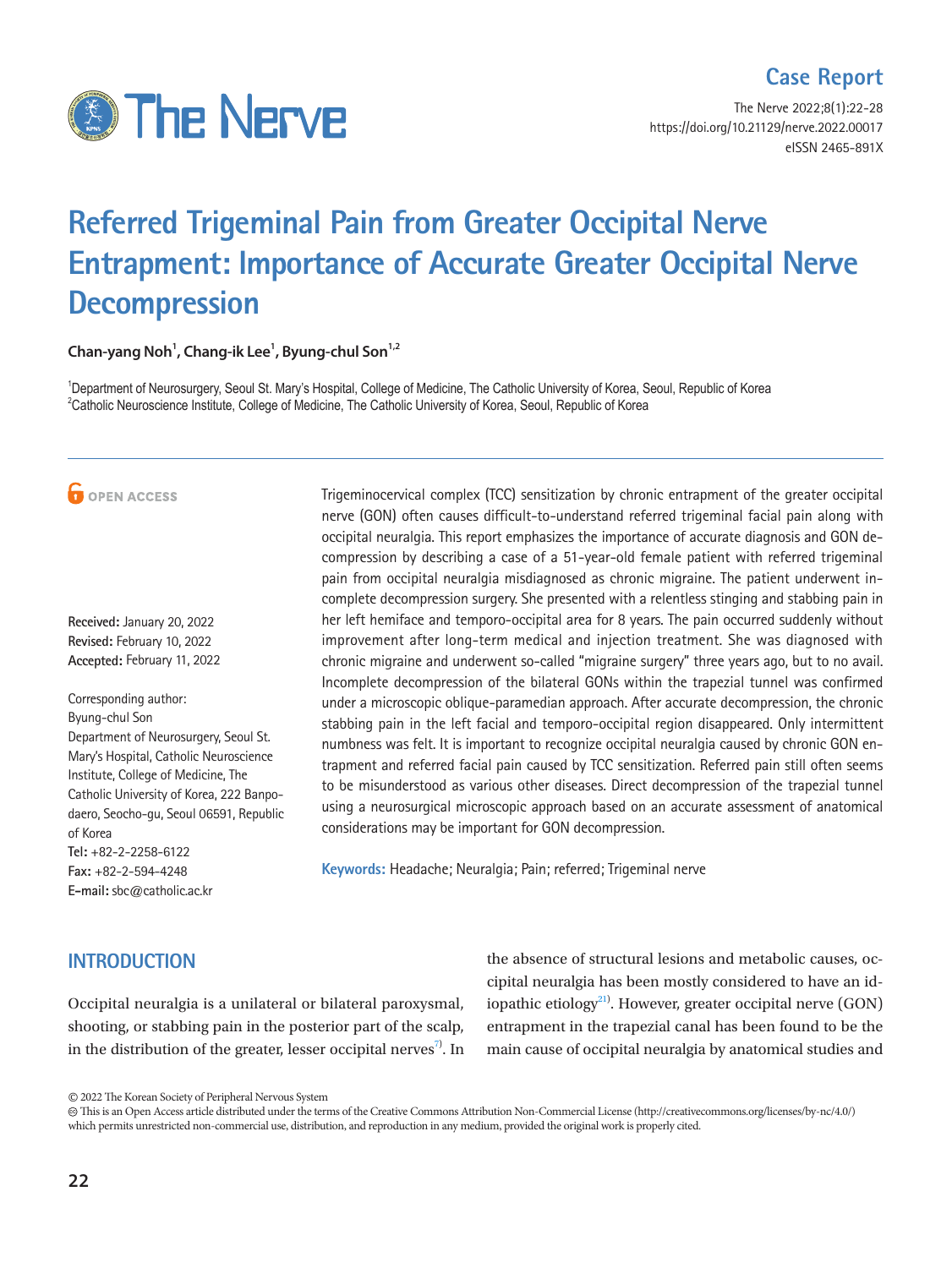decompression surgeries of the GON for occipital neuralgia and occipital-based headache $2-4,14,15,20$  $2-4,14,15,20$  $2-4,14,15,20$  $2-4,14,15,20$  $2-4,14,15,20$  $2-4,14,15,20$ .

Diagnosis of occipital neuralgia is not difficult if the typical pattern of neuralgic stabbing pain is present in the occipital area. However, if the pattern of pain radiating to the vertex and temporal area in occipital neuralgia, the terminal distribution of the GON, is not recognized, the involvement of the GON might not be recognized $12,18$  $12,18$ ). In addition, the GON, major C2 afferent, communicates directly with the trigeminal cervical complex (TCC) located in the C2 dorsal horn<sup>[1](#page-5-7))</sup>. The TCC is where the convergence of nociceptive afferent input of the trigeminal system and high cervical (C1-C3) area occurs1). Therefore, chronic GON entrapment can cause occipital neuralgia and headache. At the same time, referred pain in the facial trigeminal area can occur due to TCC sensitization. Failure to recognize referred facial trigeminal pain due to TCC sensitization is highly likely to lead to a diagnosis of craniofacial pain, which is difficult to understand as both occipital neuralgia and facial pain of unknown origin coexist<sup>[9,](#page-5-8)[10](#page-5-3)[,16](#page-5-9)-19</sup>). As a result, chronic GON entrapment patients may receive multiple diagnoses in different departments, resulting in long-term ineffective and unnecessary treatment<sup>11)</sup>.

We would like to introduce a case where typical occipital neuralgia accompanied by referred trigeminal pain was eventually diagnosed as chronic migraine and so-called migraine surgery was performed. In this case, there was no improvement in symptoms due to incomplete GON decompression by a proximal approach. The importance of accurate decompression through a microscopic neurosurgical approach in GON decompression is emphasized through this case report.

### **CASE REPORT**

A 51-year-old female patient presented with a left occipital headache and facial pain that had persisted for eight years. Eight years earlier, dull pain in the back of the neck lasted about 10 days. Pain suddenly appeared in the left temporo-occipital area, around the ear, and on the left face [\(Fig.](#page-1-0)  [1A](#page-1-0)). There were no specific antecedent causes including trauma. The pain was characteristically stinging and stabbing. An electrical tingling constantly occurred around the left eye, around the cheek, and under the chin. At the same time, she developed a burning sensation in her left auricle

and a stabbing pain within her left ear. Her left facial and occipital pain were accompanied by a continuous dull pain in the neck and left shoulder. The intensity of the pain was about 6-7/10 on the numerical rating scale (NRS-11). The pain persisted while she was awake.

During the first month of the pain, her pain was very severe. It did not get better despite taking multiple medications from several hospitals. After a month of excruciating pain, the intensity of the pain gradually improved. However, the pain lasting 2 to 3 months continued to recur at 3 to 4 times a year. The stabbing pain lasted as little as 30 min to as long as 4 to 5 hr. If her pain persisted very badly, the muscles of her left eyelid and cheeks trembled and she felt a tingling sensation in her left tongue. The pain in the left temporo-occipital

<span id="page-1-0"></span>

**Fig. 1.** Distribution of referred trigeminal pain from occipital neuralgia. (A) Drawing showing the distribution of stabbing pain that occurred suddenly 8 years ago (hatched area). It occurred not only on the left hemiface, including around the orbit, cheeks, under the chin, and around the ears, but also in the left temporal and occipital region. (B) A drawing showing the distribution of newly developed stabbing pain (hatched area) in the right temporal region and around the eye.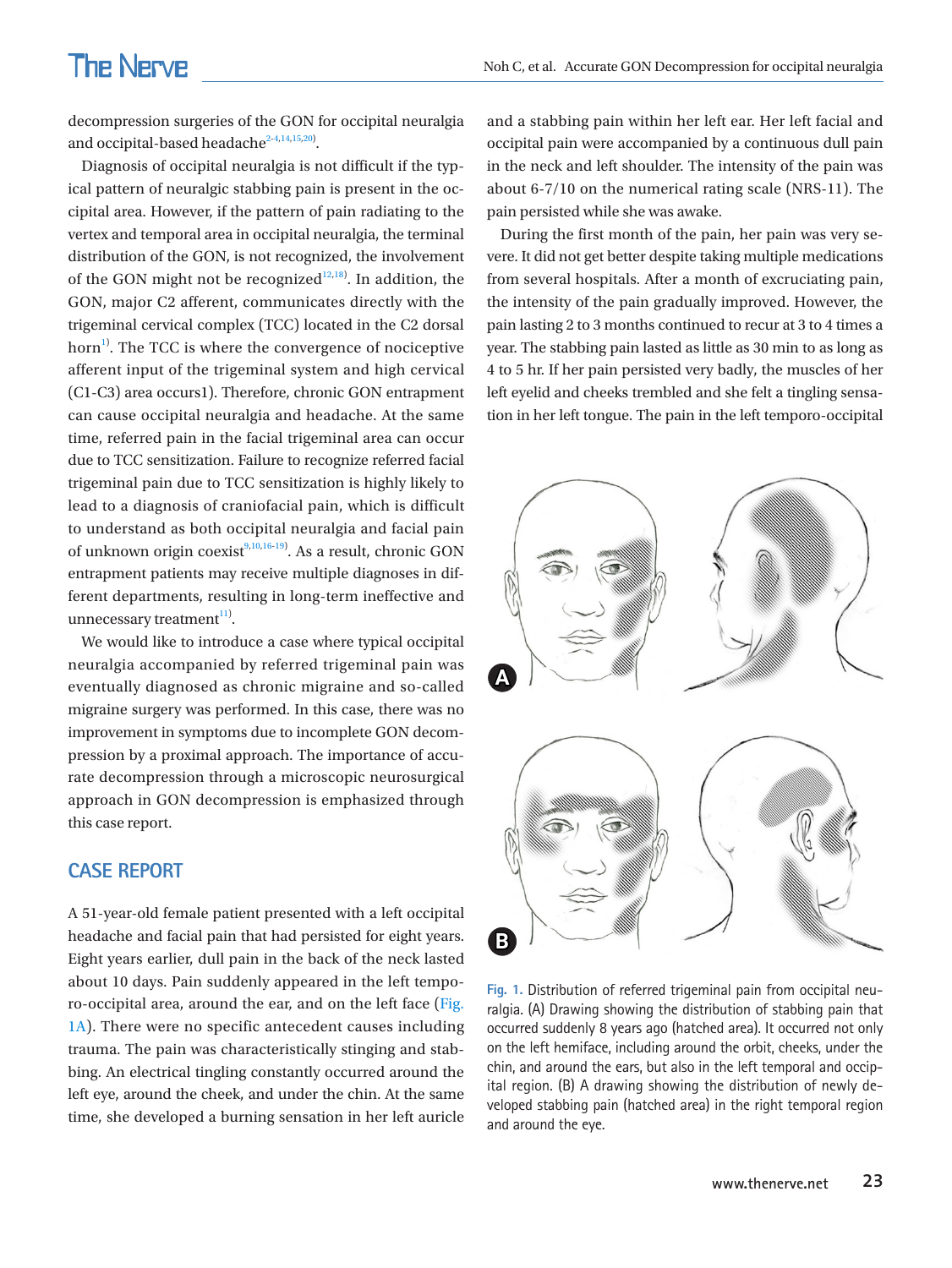area persisted even in the absence of facial pain attacks. Daily activities, neck posture, and movement were not associated with pain intensity. She was treated by several doctors from different departments, including neurology, dentistry, ophthalmology, otolaryngology, and pain clinics. However, the pain was not controlled. At one year after the occurrence of severe occipital and facial pain, stinging pains appeared in the right temporal region, vertex, and around the right eye as if on the left [\(Fig. 1B](#page-1-0)). Pain intensity on her right side was less than on her left side. Over the past two months, her left occipital and facial pain attacks were so severe that it made her daily activities impossible. Thus, she visited the author's outpatient clinic.

Neurological examination revealed no objective abnormal findings of the cranial nerve. There was no apparent sensory abnormality in the left trigeminal area or no limitation of neck movement. No tenderness or allodynia was observed in the occipital area. Magnetic resonance imaging of the brain and cervical spine taken at other hospitals did not show any abnormal findings. No abnormal findings were found in laboratory examination. A physical examination revealed a vertical midline incision scar of about 5 cm in the suboccipital area. She said that she had been diagnosed with chronic migraine at a plastic surgery clinic three years ago. Thus, she had undergone a so-called migraine surgery ([Fig.](#page-3-0)  [2A\)](#page-3-0). Although the pain in the left facial and occipital area improved for two months after the migraine surgery, existing symptoms recurred with the same intensity at two months after the surgery. After that, there was no other way to control her symptoms. She said that she was getting botulinum toxin injections with the diagnosis of chronic migraine every three months. She said that botulinum toxin injections had no effect on the frequency or intensity of her pain. She said that the stabbing pain in the left occipital area continued to occur even during the interview at the outpatient clinic.

Considering that her left temporo-occipital pain coexisted on the left hemiface and ear and the occipital pain had a stabbing nature, occipital neuralgia caused by entrapment of the GON was thought to be the cause of a referred trigeminal facial pain. Block of the left GON (ONB) with 2 mL of 2% lidocaine significantly improved her left occipital and facial pain for about 3 hr. The same temporary pain reduction was confirmed through two ONBs. GON decompression was explained to her.

GON decompression was performed bilaterally using an

oblique paramedian approach under general anesthesia  $(Fig. 2A)^{12,18}$  $(Fig. 2A)^{12,18}$ . As expected, decompression of the GON within the trapezial canal through the so-called migraine surgery performed three years ago was insufficient according to the authors' surgical findings [\(Fig. 2B](#page-3-0)). The left GON was not decompressed at all. The right GON was decompressed only in the proximal path before its entrance to the trapezial canal, while the portion of the GON within the trapezial canal was not touched [\(Fig. 2B](#page-3-0)). Severe GON entrapment by the aponeurotic edge of the trapezius muscle was confirmed bilaterally. Circumferential decompression of the GON was performed in the trapezial canal and its proximal course to the semispinalis capitis muscle under microscopic vision [\(Fig.](#page-3-0) [2C\)](#page-3-0). The postoperative course was uneventful. She was discharged on the second day of surgery.

Three weeks after the surgery, she reported that existing left temporo-occipital, periorbital, and hemifacial stabbing pain still occurred but decreased to 30% of the preoperative intensity. Her right temporal and periorbital pain were no longer felt. The slight numbness in bilateral occipital area after surgery disappeared one month after surgery. Two months after the surgery, she assessed that the stinging pain in the left occipital, periorbital, and face was mild. It was no longer severe. She reported that a stabbing pain within the left ear canal was felt intermittently. Her periodic attacks of severe left-sided headaches and facial pain no longer occurred. At the 6-month follow-up visit, she assessed that the existing pain had improved by 80% by GON decompression. She reported no restrictions in daily life due to her pain. She no longer had the stabbing pain. However, she wanted to continue her medication (gabapentin 300 mg a day) because of intermittent numbness in her left face. Nine months after the surgery, she reported that there were no more pain attacks in the left occipital, periorbital, or face. She was taking the pills when she felt a mild tingling in her face that lasted about 30 min, occurring once or twice a week. She rated her pain intensity as 2 on the NRS-11.

#### **DISCUSSION**

## **Simultaneous occurrence of hemifacial pain and occipital pain: Is this chronic migraine?**

The pain in the left temporo-occipital and hemiface shown in the present case was diagnosed with various diseases during eight years. She was diagnosed with trigeminal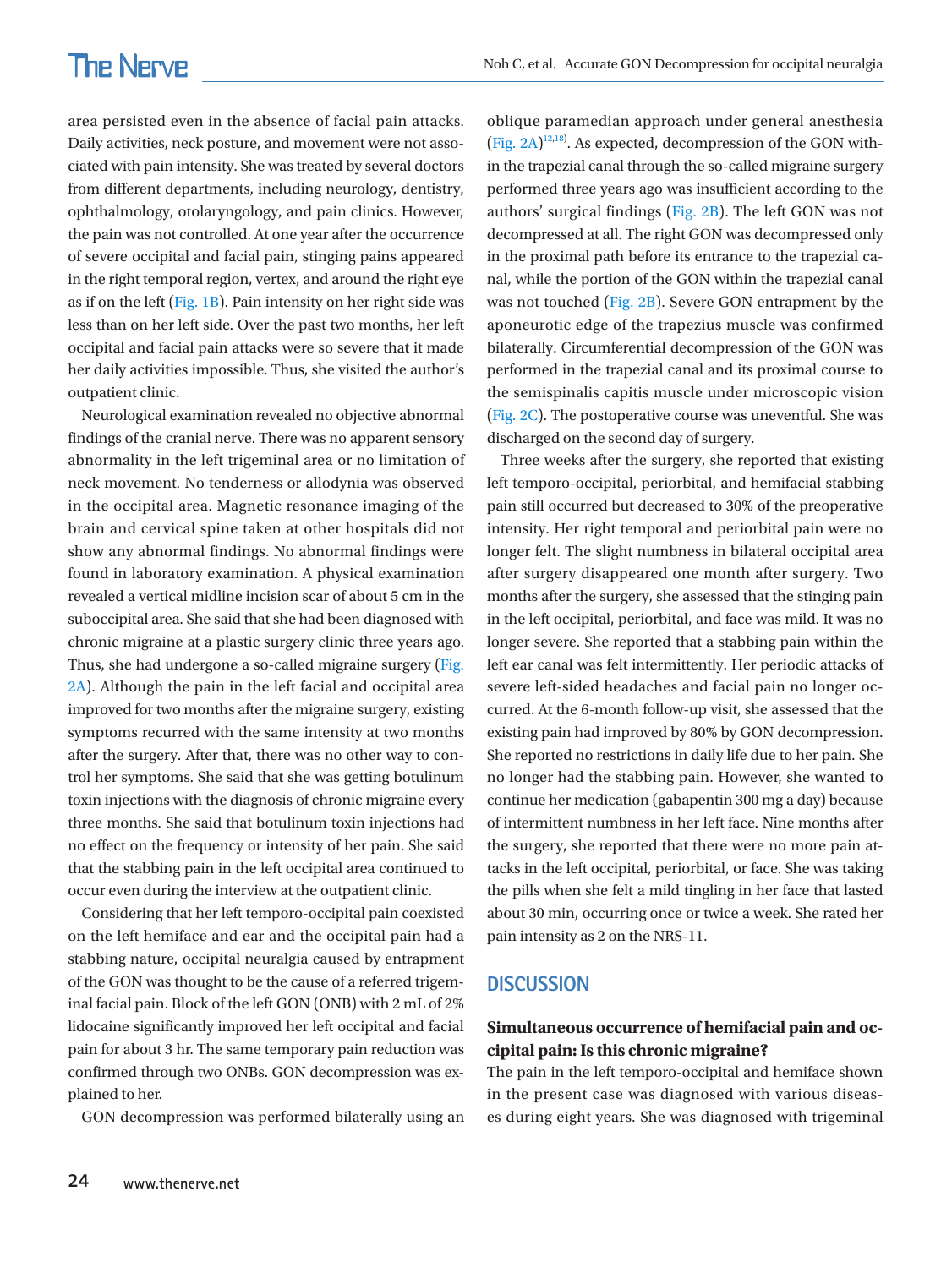## **The Nerve**

<span id="page-3-0"></span>

**Fig. 2.** Intraoperative findings during decompression of the greater occipital nerve (GON). (A) A photograph showing the paramedian oblique incisions (black arrows) of the distal approach to the trapezial tunnel and the existing midline incision located in the suboccipital area (white arrow). White stars indicate the positions of the inion. (B) Intraoperative photograph showing entrapment of the right GON (white arrows) via an aponeurotic fibrous attachment of the trapezius (white arrowheads) at the superior nuchal line. The aponeurotic edge of the trapezial canal was partially divided. (C) Intraoperative photography showing complete decompression of the right GON (white arrows) by dividing the trapezial tunnel. The most heavily compressed portion of the right GON pathway (white arrowheads) showed reddish discoloration and post-stenotic dilation. The proximal decompression of the right GON was made at the point where the GON pierced the semispinalis capitis muscle (black arrow). Its proximal and distal courses were completely addressed.

neuralgia due to pain in the unilateral face. The fact that intermittent stabbing pain was not evoked by facial movements indicated that her pain did not meet the diagnostic criteria for trigeminal neuralgia $7$ ). Moreover, trigeminal neuralgia cannot account for the pain in her ear canal and temporo-occipital area. Finally, after years of treatment with chronic migraine, she underwent a so-called migraine surgery. Temporary improvement of symptoms in the first two months after the first operation indicated the possibility of chronic migraine.

Chronic migraine is defined as a headache occurring 15 or more days/month for three months. It should have features of migraine headache at least 8 days/month<sup>7)</sup>. In the present case, unilaterality, intensity (moderate to severe), the duration, and frequency of headache meet the criteria for chronic migraine<sup>7</sup>. However, it did not have a pulsating quality. Instead, it was stabbing in nature. It was not induced by routine physical activities. It was not accompanied by symptoms such as photophobia or nausea. Thus, it did not meet the criteria for migraine headache<sup>7</sup>. In addition, the ipsilateral facial pain accompanying the headache could not be explained by migraine. The possibility of trigeminal autonomic cephalalgia can be excluded due to the absence of autonomic symptoms.

In fact, the intermittent stinging and stabbing pain in the temporo-occipital area seen in the current case is a typical feature of occipital neuralgia<sup>1)</sup>. Occipital neuralgia is defined as a unilateral or bilateral paroxysmal, shooting, or stabbing pain in the posterior part of the scalp, in the distribution of the greater, lesser occipital nerves<sup>7)</sup>. If stabbing pain persists, the possibility of occipital neuralgia is very high. In addition, if the location of the pain coincides with the area of distribution of the GON, it is not difficult to diagnose occipital neuralgia. The distribution of the GON is not confined to the occipital area $12,18$  $12,18$ ). Pain associated with GON entrapment can radiate not only to the occipital area but also to the vertex, temporal, retroauricular and subauricular areas, angle of the jaw, the lateral and posterior neck $12,18$ ). If the typical pain distribution of the GON is not recognized, it could be simply judged that the headache is located in the temporal or occipital area. In the current classification of headaches, headaches including migraines are not classified according to the location of the pain<sup>7</sup>. If the pain distribution of the GON entrapment is recognized, it is easy to know that the stabbing pain of typical occipital neuralgia is located in the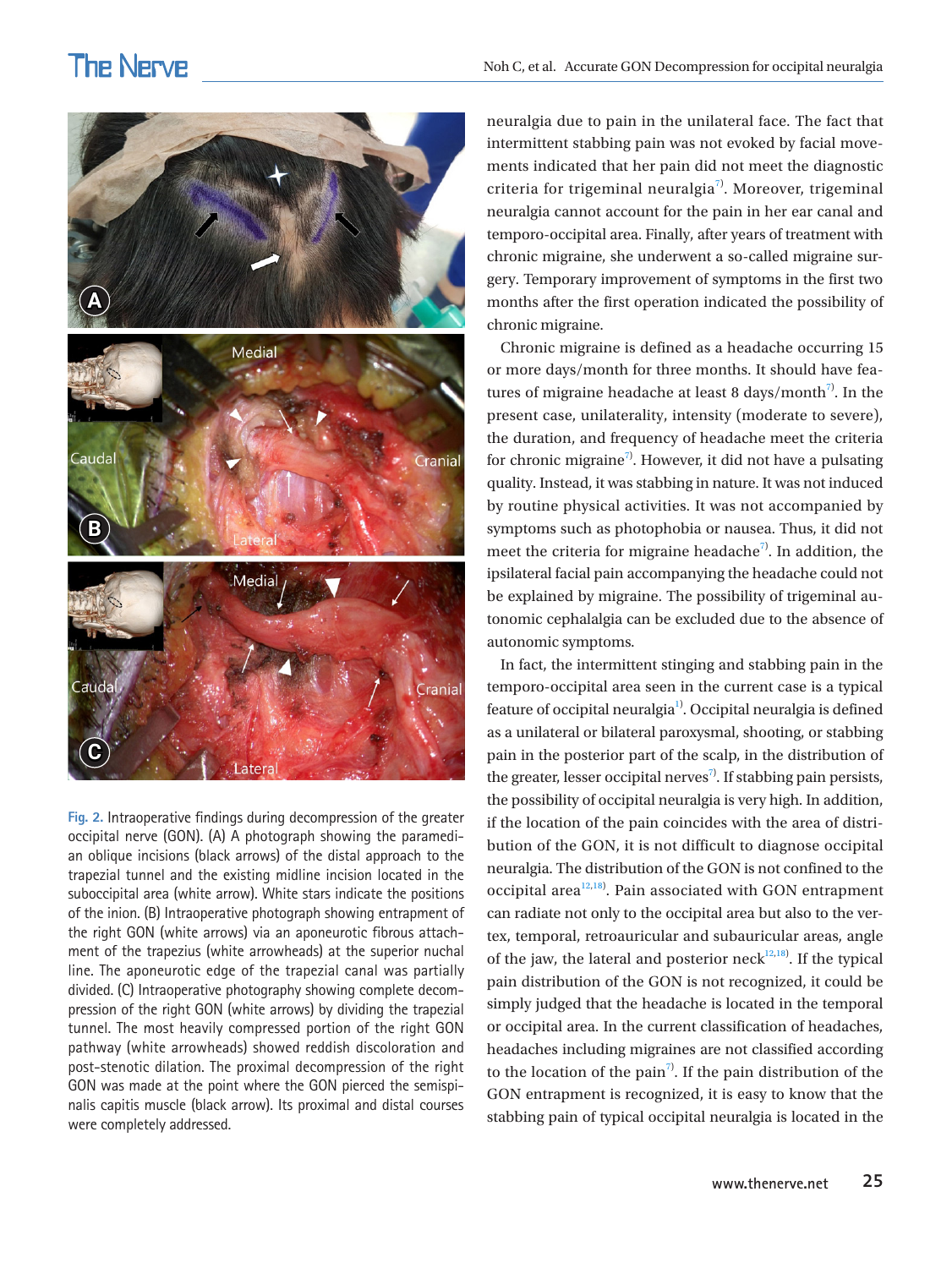#### area of the GON.

Interestingly, this pain in the present case did not improve for many years despite multiple nerve blocks. It was not diagnosed with occipital neuralgia. Typical occipital neuralgia is characterized by a response to ONB that is included in the diagnostic criteria<sup>7</sup>. On the other hand, in the two ONBs performed by the authors of the present report, temporary improvement of occipital pain including the left hemiface was confirmed easily. In fact, she remembered that whenever she had a nerve block, she always had injections in various areas around her neck, including the back of her head. It seems that it is difficult to confirm the existence of occipital neuralgia and GON entrapment only by repeatedly blocking multiple sites for temporary symptom relief without analyzing the pain pattern of the occipital-based GON distribution. Diagnostic nerve block should be performed selectively with the target nerve and specific disease.

#### **Referred trigeminal pain from GON entrapment**

We reported improvement of pain in the left hemiface and temporo-occipital area lasting eight years through GON decompression in the present case. Although referral of the pain of occipital neuralgia to the fronto-orbital (V1) area through sensitization of the trigeminocervical complex (TCC) in the trigeminal spinal nucleus located in the C2 dorsal horn is well known, there are few reports about its clinical presentations<sup>9-11,16[,17](#page-5-12),19)</sup>. Referred facial and occipital pain is caused by convergence of nociceptive inputs of trigeminal and occipital regions in the  $TCC^1$ . This pain referral to the facial trigeminal distribution can occur not only in the V1 region, but also in V2 and V3 regions. It can even cause hemifacial sensory changes<sup>9-11,16,[17,](#page-5-12)19)</sup>. In addition, referred trigeminal pain may occur much earlier than the onset of occipital neuralgia<sup>16</sup>. Considering the simultaneous presence of occipital and unexplained facial pain and the possibility of delayed occurrence of occipital pain than facial pain, it is thought that the referred trigeminal pain due to sensitization of TCC exhibits various clinical manifesta $tions^{9-12,16-19}$ .

The GON originates from the medial branch of the dorsal rami of the second cervical nerve root<sup>20</sup>. It ascends through the semispinalis muscle and runs rostrolaterally before emerging into the scalp by piercing the aponeurotic fibrous sling between the trapezius and the sternocleidomastoideus near their occipital attachment to the superior nuchal

 $line<sup>20</sup>$ . This aperture (trapezial tunnel) is a common site of entrapment of the  $GON<sup>2-4,12,14,15,18,20</sup>$ . After piercing the aponeurotic sling of the trapezial tunnel, the GON widens toward its course to the periphery<sup>2)</sup>. This finding (widening of the nerve) makes it susceptible to entrapment especially in a firm trapezial aponeurosis $2,15,20$ . The GON constitutes the main sensory afferents through the C2 root<sup>1</sup>. This afferent input is transmitted directly to the C2 dorsal horn $12,14,18$ . The chronic, continuous, and noxious afferent input of GON entrapment appears to be associated with sensitization and hypersensitivity of second-order neurons in the  $TCC^1$ . If insight into the pattern of referred trigeminal pain in the face due to TCC sensitization caused by chronic GON entrapment is lacking, patients are mostly misdiagnosed as cervicogenic headache, tension headache, chronic migraine, atypical facial pain, and even trigeminal neuralgia as in the present case<sup>11)</sup>.

Excluding structural and metabolic causes, occipital neuralgia has been considered idiopathic in etiology<sup>21)</sup>. However, several anatomical studies have suggested that GON entrapment is the main cause of occipital neuralgia<sup>2-4,12,14,15,18,20</sup>.

<span id="page-4-0"></span>Decompression of the GON at the trapezial tunnel can result in excellent pain relief in idiopathic occipital neural-gia<sup>[8](#page-5-0),[13\)](#page-5-13)</sup>. It was effective not only for occipital neuralgia but also for the referred trigeminal pain from occipital neuralgia and GON entrapment<sup>[3](#page-5-14)[,4](#page-4-0)[,9](#page-5-15)[-12](#page-5-16)[,14](#page-5-17)[,16](#page-5-18)[-19\)](#page-6-3)</sup>.

#### **Accurate decompression of the GON**

The approach to GON decompression can be categorized into a proximal type to first address the proximal course of the GON within the semispinalis capitis muscle $18$ <sup>18</sup>) and a distal type to address the distal GON course within the trapezial canal, which the authors conducted. In the present case, the left trapezial tunnel was not found to be decompressed $9-11,16,17,19$  $9-11,16,17,19$  $9-11,16,17,19$  $9-11,16,17,19$  $9-11,16,17,19$  $9-11,16,17,19$ . Only the proximal portion of the main trapezial tunnel was decompressed on the right side prior to surgery. Complete relapse of the patient's symptoms following the so-called migraine surgery and almost complete improvement after a distal approach indicate that complete decompression of the GON in the trapezial tunnel is important. However, the authors' distal approach cannot be evaluated as superior because there has been no systematic study comparing proximal and distal approaches.

In the first few cases of GON decompression, we used the proximal approach suggested by some plastic surgeons in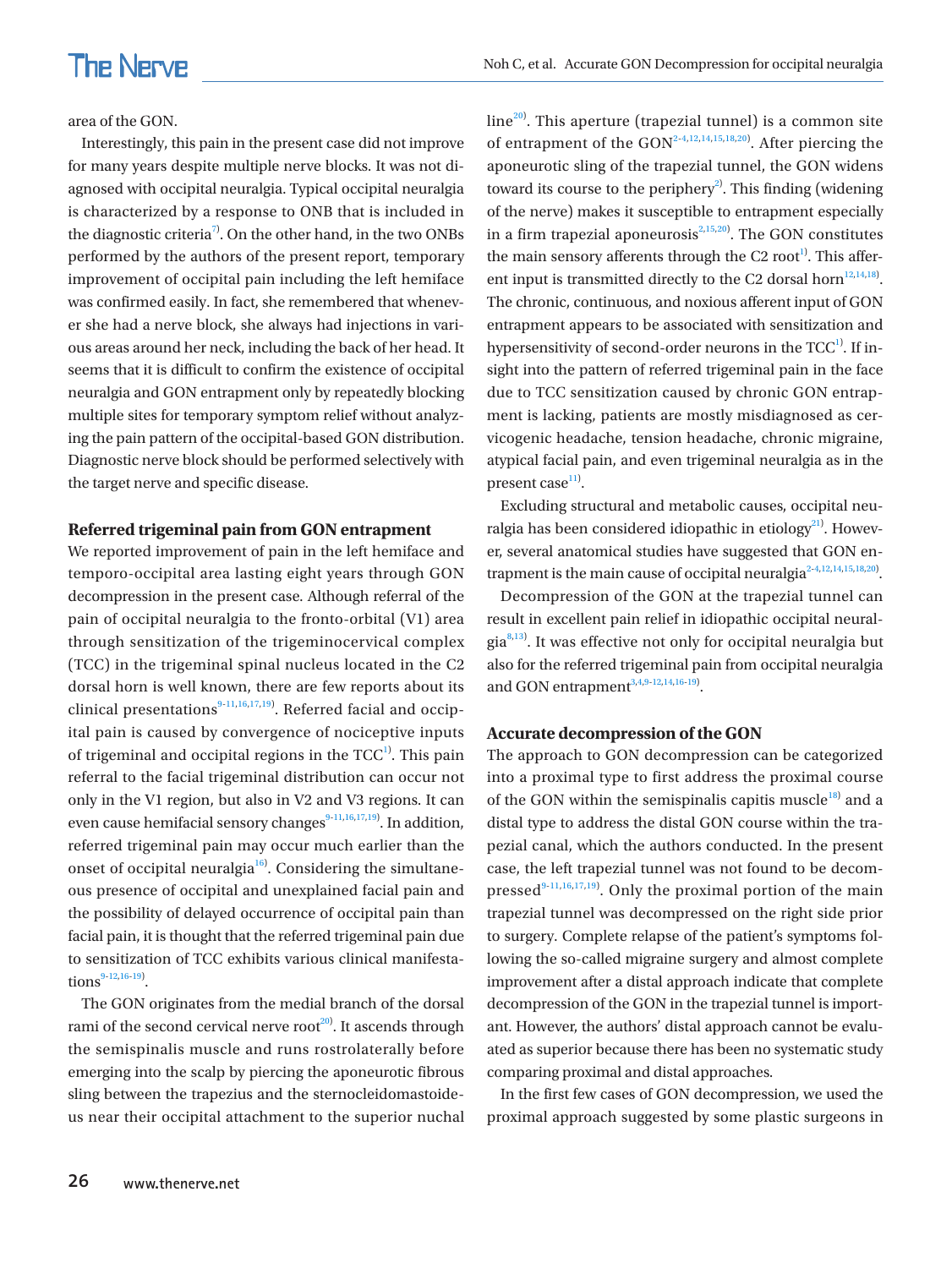## **The Nerve**

the United States $3-6,14$  $3-6,14$  $3-6,14$  $3-6,14$ ). However, it was inconvenient for us to extend the incision distally to decompress the GON in the trapezial tunnel<sup>[18](#page-5-21))</sup>. Therefore, using an incision directly above the trapezial tunnel, we traced branches of the GON to decompress it in the tunnel and followed it down to further decompress the underlying semispinalis capitis mus- $cle^{9-12,16-19}$  $cle^{9-12,16-19}$  $cle^{9-12,16-19}$  $cle^{9-12,16-19}$  $cle^{9-12,16-19}$  $cle^{9-12,16-19}$ . Since the GON exhibits a superolateral course from the midline, oblique paramedian incision can be performed $2-4,12,14,15,20$  $2-4,12,14,15,20$  $2-4,12,14,15,20$  $2-4,12,14,15,20$  $2-4,12,14,15,20$ ). Because most entrapment is caused by the trapezial aponeurotic edge in the trapezial tunnel, the distal approach provides direct access to the main entrapment point $^{18}$  $^{18}$  $^{18}$ ). Using a microscopic field of view, damage to GON branches can be prevented and the proximal course of the decompressed GON at the trapezial tunnel can be traced to decompress the portion that penetrates the semispinalis capitis muscle<sup>[18](#page-5-26))</sup>. Therefore, we recommend a direct decompression of the trapezial tunnel through an oblique paramedian approach using microscopy for neurosurgeons.

### **CONCLUSION**

Except for structural abnormalities of the craniovertebral junction and metabolic causes, most cases of occipital neuralgia are caused by chronic entrapment of the GON. The GON is entrapped in the trapezial tunnel, where the tendinous aponeurotic edge of the trapezius muscle attaches to the superior nuchal line. With temporal and vertex regions of the GON distribution in mind, if there is a stabbing pain, occipital neuralgia should be considered first. If pain in occipital neuralgia is also present on the face, referred trigeminal pain should be considered. A direct approach to the trapezial tunnel using a neurosurgical microscope is recommended for an accurate decompression of the GON.

## **CONFLICTS OF INTEREST**

<span id="page-5-7"></span>No potential conflict of interest relevant to this article was reported.

## <span id="page-5-2"></span>**REFERENCES**

- 1. Bartsch T, Goadsby PJ: The trigeminocervical complex and mig[raine: current concepts and synthesis. Curr Pain Headache Rep](https://doi.org/10.1007/s11916-003-0036-y)  [7:371–376, 2003](https://doi.org/10.1007/s11916-003-0036-y)
- <span id="page-5-1"></span>2. [Cesmebasi A, Muhleman MA, Hulsberg P, Gielecki J, Matusz P,](https://doi.org/10.1002/ca.22468)

[Tubbs RS, et al.: Occipital neuralgia: anatomic considerations.](https://doi.org/10.1002/ca.22468)  [Clin Anat 28:101–108, 2015](https://doi.org/10.1002/ca.22468)

- <span id="page-5-14"></span>3[. Ducic I, Hartmann EC, Larson EE: Indications and outcomes for](https://doi.org/10.1097/prs.0b013e3181a0720e)  [surgical treatment of patients with chronic migraine headaches](https://doi.org/10.1097/prs.0b013e3181a0720e)  [caused by occipital neuralgia. Plast Reconstr Surg 123:1453–](https://doi.org/10.1097/prs.0b013e3181a0720e) [1461, 2009](https://doi.org/10.1097/prs.0b013e3181a0720e)
- 4. [Ducic I, Moriarty M, Al-Attar A: Anatomical variations of the](https://doi.org/10.1097/prs.0b013e318199f080)  [occipital nerves: implications for the treatment of chronic head](https://doi.org/10.1097/prs.0b013e318199f080)[aches. Plast Reconstr Surg 123:859–863, 2009](https://doi.org/10.1097/prs.0b013e318199f080)
- <span id="page-5-0"></span>5. Guyuron B: Migraine surgery. New York, NY: Thieme Publishers, 2018, pp77–87
- <span id="page-5-22"></span><span id="page-5-15"></span><span id="page-5-8"></span>6. Guyuron B, Kriegler JS, Davis J, Amini SB: Comprehensive surgical t[reatment of migraine headaches. Plast Reconstr Surg](https://www.ncbi.nlm.nih.gov/pubmed/15622223)  [115:1–9, 2005](https://www.ncbi.nlm.nih.gov/pubmed/15622223)
- <span id="page-5-10"></span>7. International Headache Society: Headache Classification Committee of the International Headache Society (IHS) The International Classification of Headache Disorders, 3rd edition. Cephalalgia 38:1–211, 2018
- <span id="page-5-16"></span><span id="page-5-5"></span>8. Jose A, Nagori SA, Chattopadhyay PK, Roychoudhury A: Greater Occipital Nerve Decompression for Occipital Neuralgia. J Craniofac Surg 29:e518–e521, 2018
- <span id="page-5-24"></span><span id="page-5-23"></span><span id="page-5-13"></span>9. Ko HC, Choi JG, Son BC: Hemifacial Trigeminal Pain Refer[red](https://doi.org/10.1055/s-0038-1655751)  [from Occipital Neuralgia Due to Compression of the Greater](https://doi.org/10.1055/s-0038-1655751)  [Occipital Nerve by the Occipital Artery. J Neurol Surg A Cent Eur](https://doi.org/10.1055/s-0038-1655751)  [Neurosurg 79:442–446, 2018](https://doi.org/10.1055/s-0038-1655751)
- <span id="page-5-17"></span><span id="page-5-3"></span>10. Lee C: V2 trigeminal referred pain from chronic occipital neuralgia caused [by entrapment of the greater occipital nerve. Indian J](https://doi.org/10.1055/s-0038-1676662)  [Neurosurg 8:076–080, 2019](https://doi.org/10.1055/s-0038-1676662)
- <span id="page-5-25"></span><span id="page-5-4"></span>11. Lee C, Son B: Chronic craniofacial pain from en[trapment of the](https://doi.org/10.21129/nerve.2019.5.2.78)  [greater occipital nerve misdiagnosed as chronic migraine, idio](https://doi.org/10.21129/nerve.2019.5.2.78)[pathic odontalgia, and atypical facial pain. Nerve 5:78–82, 2019](https://doi.org/10.21129/nerve.2019.5.2.78)
- <span id="page-5-11"></span>12. [Lee C, Son BC: Decompression of the Greater Occipital Nerve](https://doi.org/10.1016/j.wneu.2021.09.017)  [for Persistent Headache Attributed to Whiplash Accompanying](https://doi.org/10.1016/j.wneu.2021.09.017)  [Referred Facial Trigeminal Pain. World Neurosurg 155:e814–](https://doi.org/10.1016/j.wneu.2021.09.017) [e823, 2021](https://doi.org/10.1016/j.wneu.2021.09.017)
- <span id="page-5-18"></span><span id="page-5-9"></span>13. Li F, Ma Y, Zou J, Li Y, Wang B, Huang H, et al.: Mi[cro-surgical](https://doi.org/10.5137/1019-5149.jtn.5234-11.1)  [decompression for greater occipital neuralgia. Turk Neurosurg](https://doi.org/10.5137/1019-5149.jtn.5234-11.1)  [22:427–429, 201](https://doi.org/10.5137/1019-5149.jtn.5234-11.1)2
- <span id="page-5-20"></span><span id="page-5-12"></span>14. Mosser SW, Gu[yuron B, Janis JE, Rohrich RJ: The anatomy of](https://doi.org/10.1097/01.prs.0000101502.22727.5d)  [the greater occipital nerve: implications for the etiology of mi](https://doi.org/10.1097/01.prs.0000101502.22727.5d)[graine headaches. Plast Reconstr Surg 113:693–697, discussion](https://doi.org/10.1097/01.prs.0000101502.22727.5d)  [698–700, 20](https://doi.org/10.1097/01.prs.0000101502.22727.5d)04
- <span id="page-5-26"></span><span id="page-5-21"></span><span id="page-5-19"></span><span id="page-5-6"></span>15. Natsis K, Baraliakos X, Appell HJ, Tsikaras P, Gigis I, Koebke J: The course of the greater occipital nerve in the suboccipital region: a proposal for setting landmarks for local anesthesia in